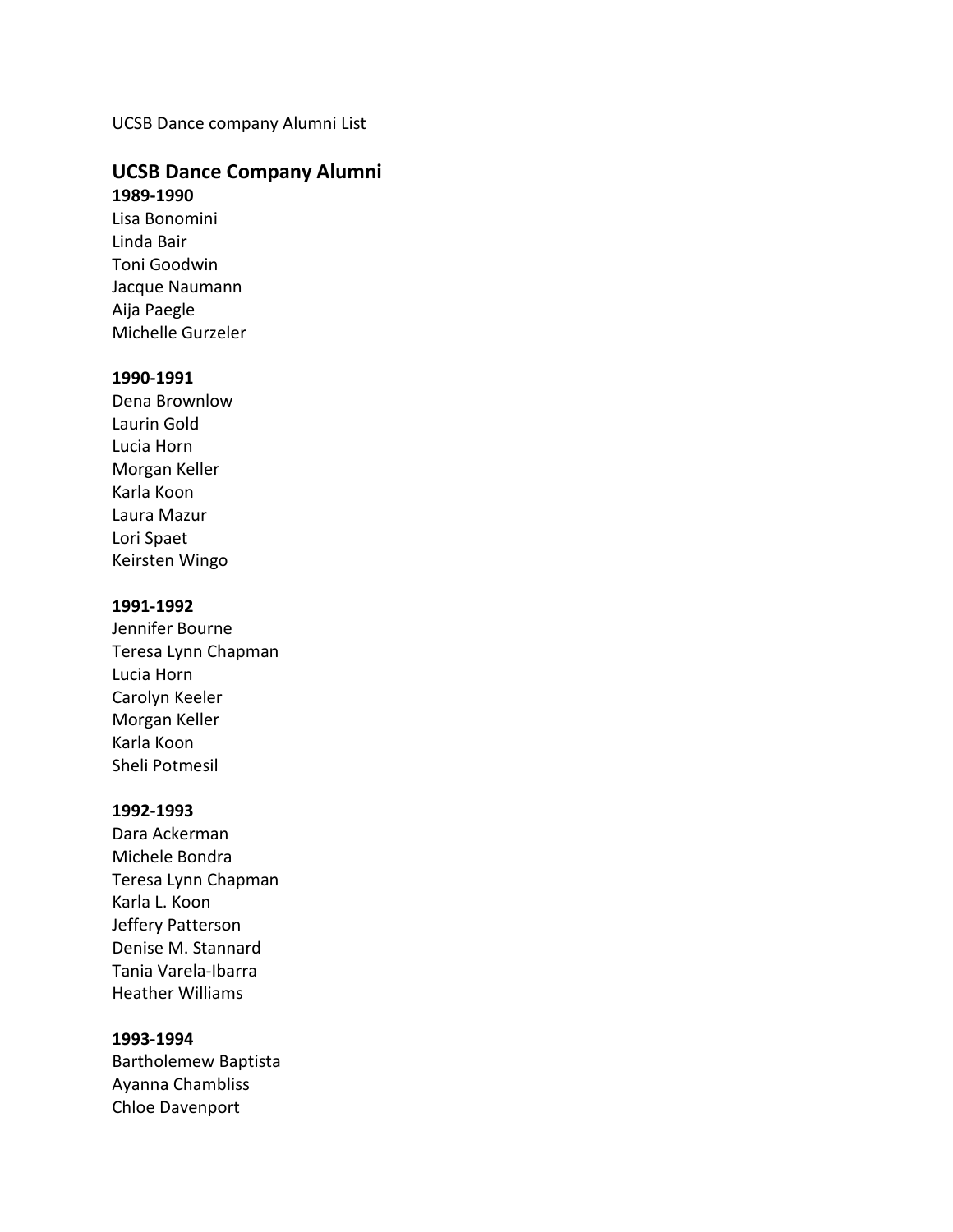Karla Koon Joyce Ludin Sam Mitchell Lisa Swatt

# **1994-1995**

Kareen Balsam Bartholomew Baptista Danah Bella Kirsten Jorgensen Tracy Kofford Katie Kruger David Miranda Kirstie Pate Galipeau

# **1995-1996**

Danah Bella Denise Gibson Cybil Gilbertson Tracy Kofford Katie Kruger Cecilia Martini Muth Courtney McGuigan Becky Sievers Corrie Werlin

#### **1996-1997**

Cybil Gilbertson Tracy Kofford Bradley R. Lundberg Cecilia Martini Muth Courtney McGuigan Melinda Nelson Vanessa Pokorny Kayla Avery Oakes Corrie Werlin

### **1997-1998**

Chrissy Berwin Kim Chips Erika Klouman Michelle Knudsen Karyn La Scala Bradley R. Lundberg Melinda Nelson Kayla Avery Oakes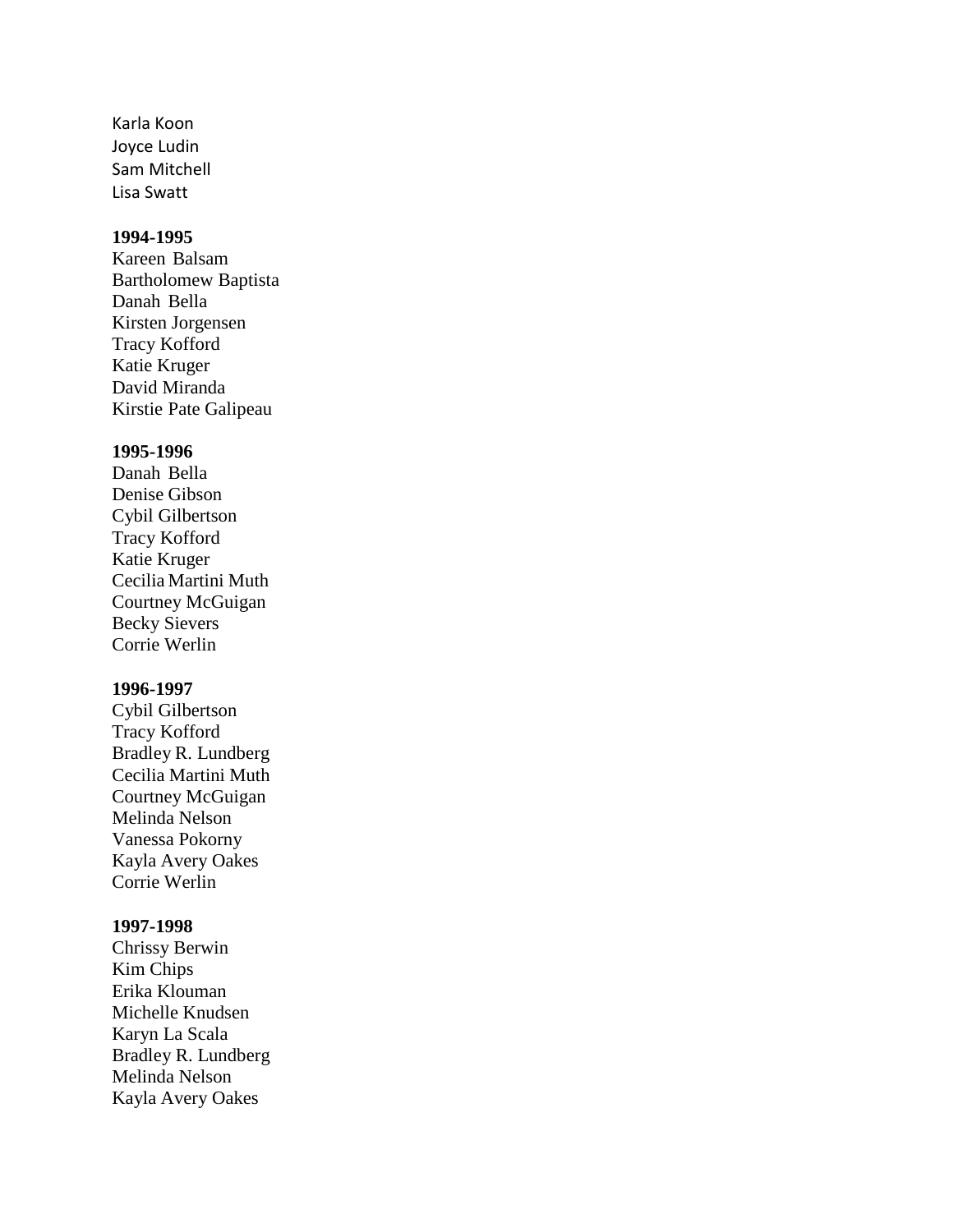Lexi Pearl Sheldon Peregrino

### **1998-1999**

Jessica Melanson Barnett Chrissy Berwin Shari Brookler Michelle Knudsen Karyn La Scala Nicole Cunha Longo Barbara Stamis Meltseen Stacie Owen Lexi Pearl Sheldon Peregrino

# **1999-2000**

Jessica Melanson Barnett Melissa Pini Bastianon Kasey Church Brown James Howard Laura Isham Barbara Stamis Meltseen Christina Sorokou Christi Welter Joy Williams

#### **2000-2001**

Alyssia Hook Laura Isham Beth Megill Abigail P. Munn Greg Parker Alma M. Ramos Christi Welter Jamie Wittig

## **2001-2002**

Weslie Ching Morgan Allen Dewey Hollie Velten Lattrell Katherine Farris Lindsey Lisa Moore Alma M. Ramos Hannah Turner Sibersky Meredith Szalay Emily Wheeler Tatomer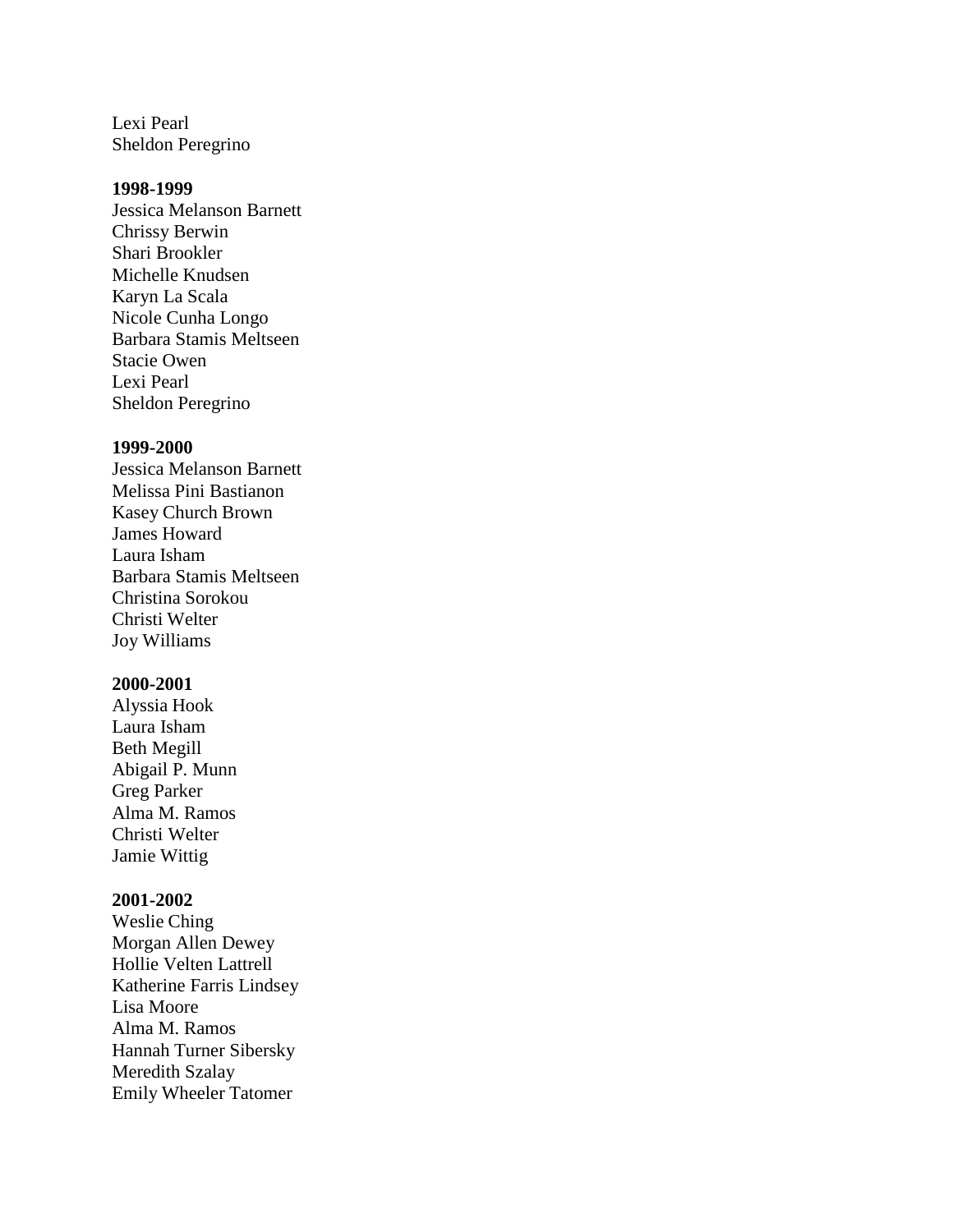#### Brooke Welty

## **2002-2003**

Matt Adams Amy Osgood Babic Kerry Tortarolo Becker Monica Bondi Melinda Perlo Cohen Ashlie Kittleson Kirby Trinity Landry Summer Lederer Brooke Mathe Kathleen White

### **2003-2004**

Claudia Hubiak Anata Devon DeRousseau Heather Glabe Charis Haines Jessica Kondrath Summer Lederer Cassie Johnston Powell Erin Okayama Chelsea Taylor Allison King Toufali

#### **2004-2005**

Kate Ahumada Sidnie Charnow Sumi Clements Erin Martinez Aviva Tabachnik Kyla Farrow Retno Sarnadi

# **2005-2006**

Beth Dobinson Marcus Duran Nicole Helton Blake Hennessy-York Brittani Karhoff Sherry Martinez Shalisa Peck Anisabel Perez Sarah Pon Cherise Richards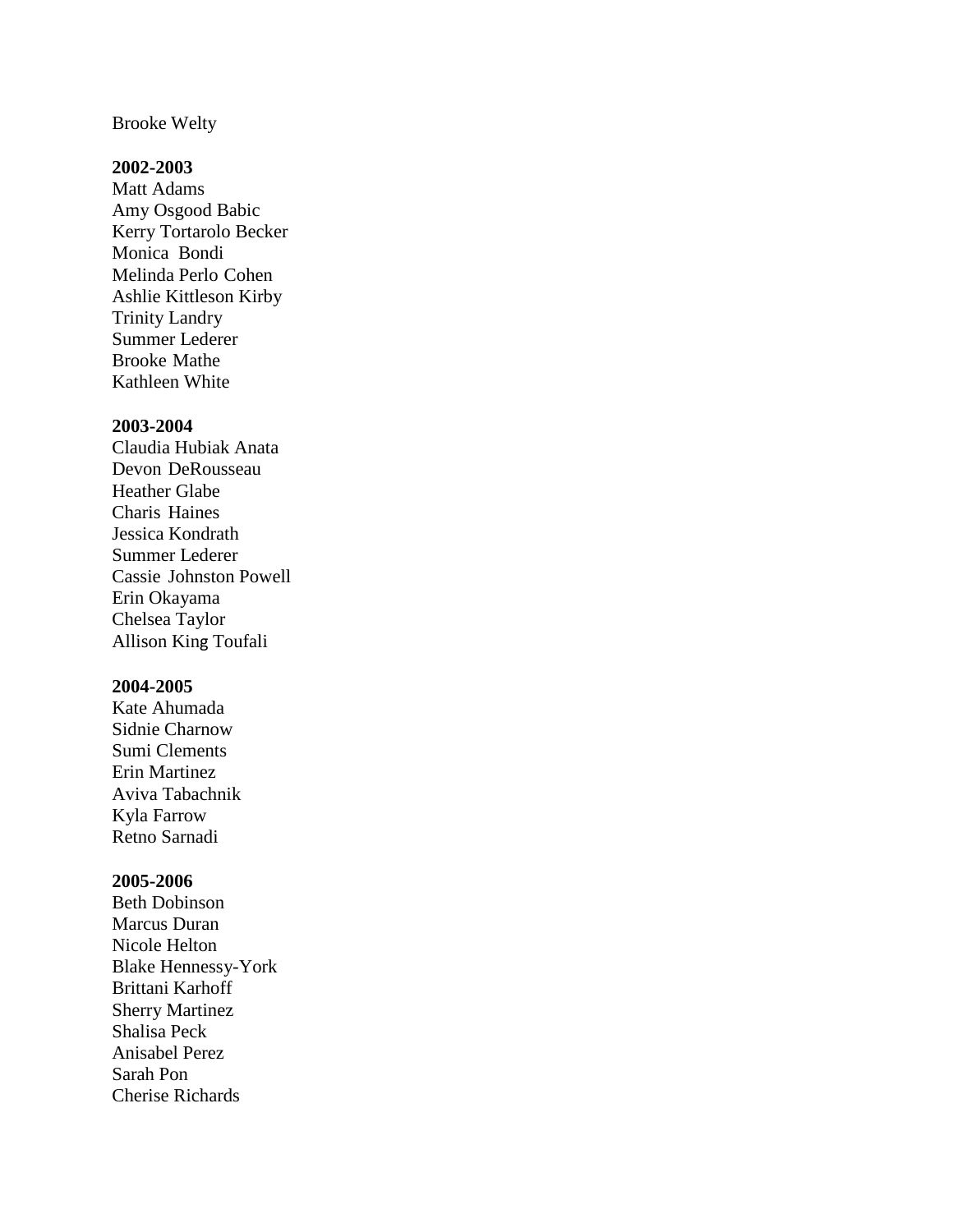Gina Schmidt Heather Carney Shea Erin Simons Victor Fung Jamie Kolpas Wignall

# **2006-2007**

Lynda Gutierrez Zepeta Janna Diamond Victor Fung Kim Isbell Chelsea Retzloff Nick Van Beurden

### **2007-2008**

Heidi Beuhler Kara Carter Summer Gill-Curry Sarah Forman Sophia Formosa Sarah Hess Amanda Hoffman Klein Tara Stewart Merrill Tanya Rice Jaclyn Speas

# **2008-2009**

Sarah Anderson Larry Daniels Eva Faizi Monica Ford Katie Johnson Maggie Jones Katrina Lee Hila Schoffman Carolina Sanchez Vergara Michele Wong

# **2009-2010**

Catri Grisso Barba Brittany Castillo Larry Daniels Rachel Greenblat Duffy Abby Linton Grip Kiara Kinghorn Natalie Nelson Kuhn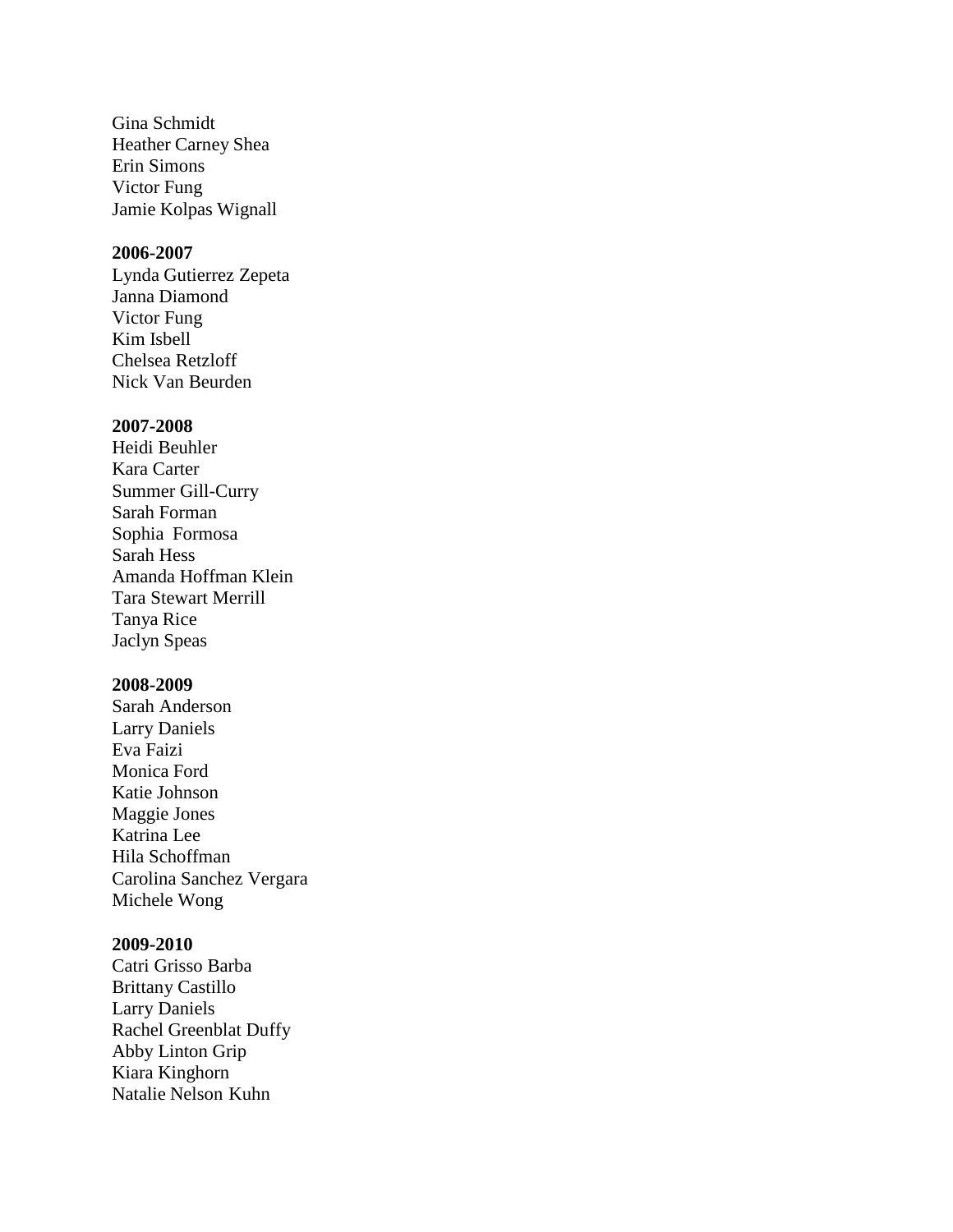Amiee Nishimoto Olivia Mia Orozco Myra Joy Veluz

# **2010-2011**

Caitlin Gott Alonzo Johnson Sulijah Learmont Derion Loman Michelle Lynch Courtney Parkin Rasmussen Zaquia Mahler Salinas Leah Rae Craig Summers Lauren Serrano Lindsay Slavik Devon Stern Pavel Machuca Zavarina

### **2011-2012**

Brittany Amoroso Lauren Aranador Suki Clements Julie Correia Tenaya Cowsill Meghan Fabian Maggie Hurd Derion Loman Melissa Morrison Kristen Pawloski Amanda Thielan Giovanna Ventola

#### **2012-2013**

Meredith Cabaniss Brendon Chan Sarah Eichler Chelsea Hammond Gilbert Genevieve Hand Alannah Pique Hambley Yvette Johnson Brisley Kelly Marshall Sean Nederlof Salinda Nichols Megan Ragland Ciarlo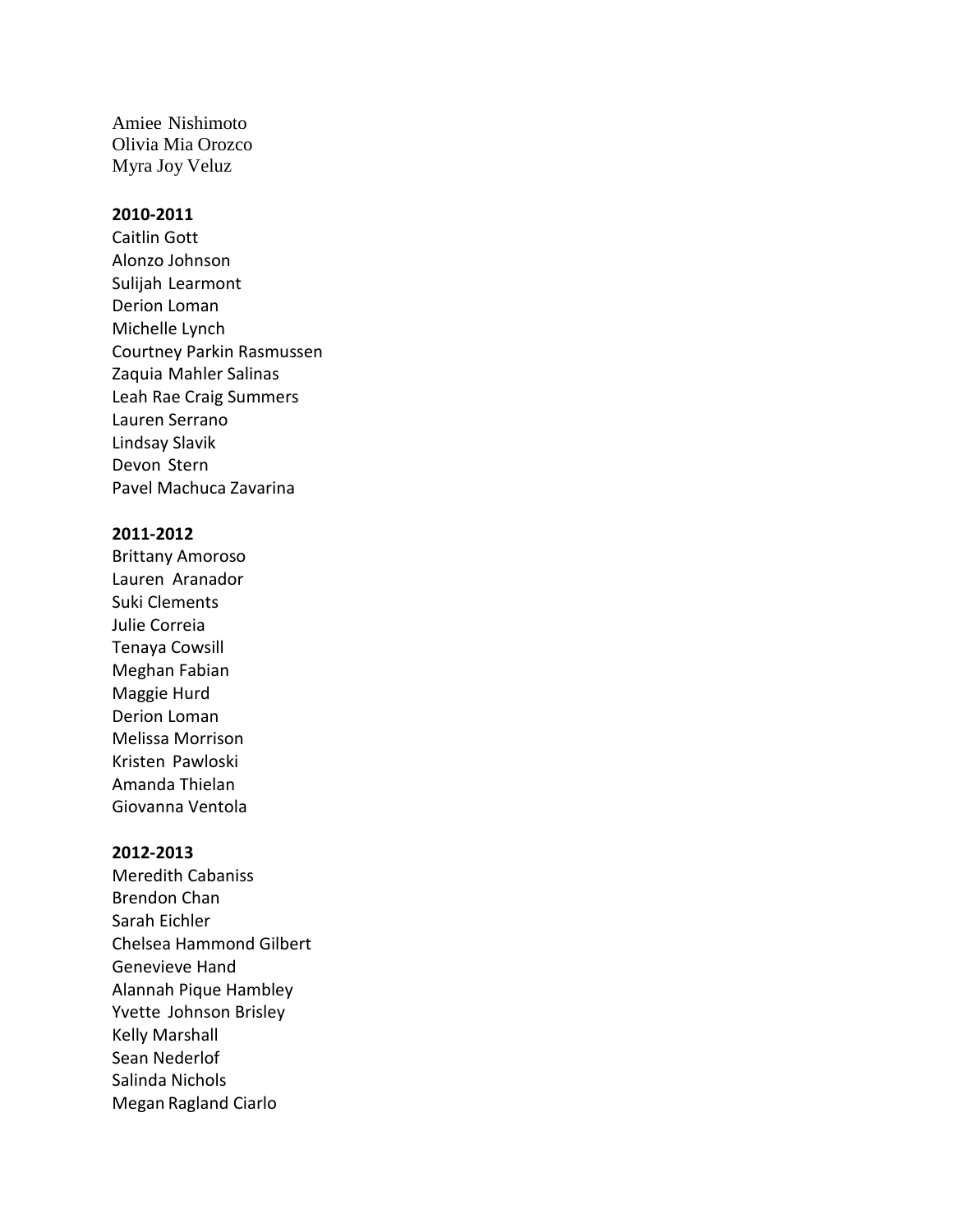Alyse Romano Dani Ziff

# **2013-2014**

Sammy Aiello Dakota Bailey Hillary Bassoff Kasey Burgunder Heather Mignon Cross Kate Lyons Beatrice Martino Charlie Schnitzer Colleen Stankey Jessica Stucke Wilson Vu

# **2014-2015**

Grace Burdick Nathan Burdine-Ortega Gianna Burright Dante Corpuz Elizabeth Cowperthwaite Jane Hamor Maura Harris Kalani Hicks Jamie Kuljis Sophia Larriva Monica Moe Mulvany Kristina Skrenek Mason Teichert

# **2015-2016**

Veronika Cohen Ryan Collanton Shenandoah Harris Kasandra Martinez Musgrave Rachael Oczkus Tara Pederson Lyla Palmer Samantha Rose Sunny Smith

# **2016-2017**

Paris Cullen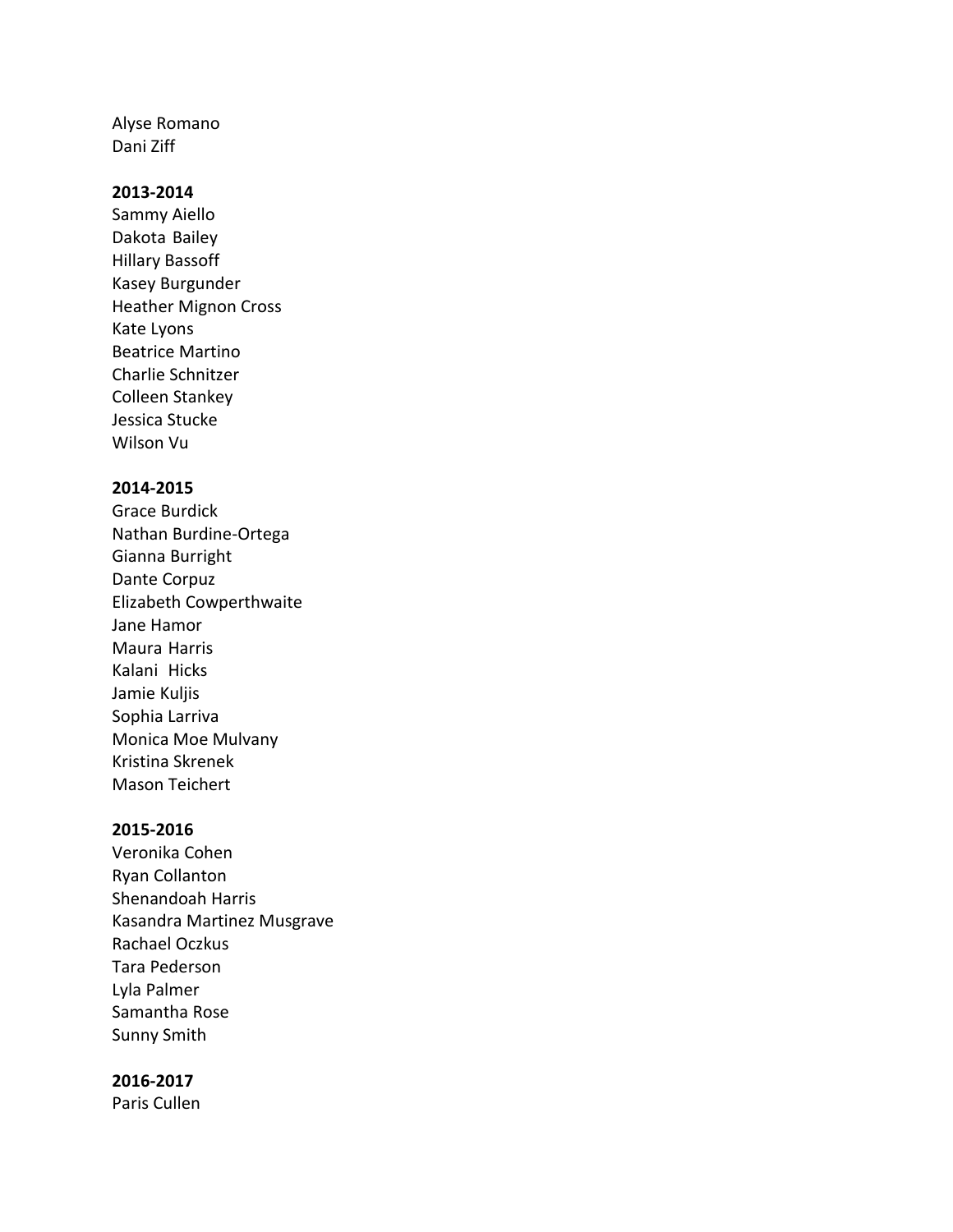Rebecca Elster Rachel Epling Savannah Green Colson Lynn Olivia Maggi Anastasia McCammon Kelly O'Connor Kweisi Petillo Colin Sneddon Holly Warner

## **2017-2018**

Sergio Barrientos Paris Cullen Kira Furie Sammy Gerraty Briana Markovich Patricia Martin Tara McAninch Mica Moody Nicole Nistal Kelly O'Connor Bianca Salazar Moira Saxena Ezra Spencer Amanda Tran Katie Winans

# **2018-2019**

Jasmine Agredano Sergio Barrientos Yuna Choi Ryan Collanton Johnny Cox Talah Cummins Laura Derickson Shelby Gish Luis Gomez Rachel Harris Saya Kawano Elicia Kraus Kate Perkins Maddie Takemori